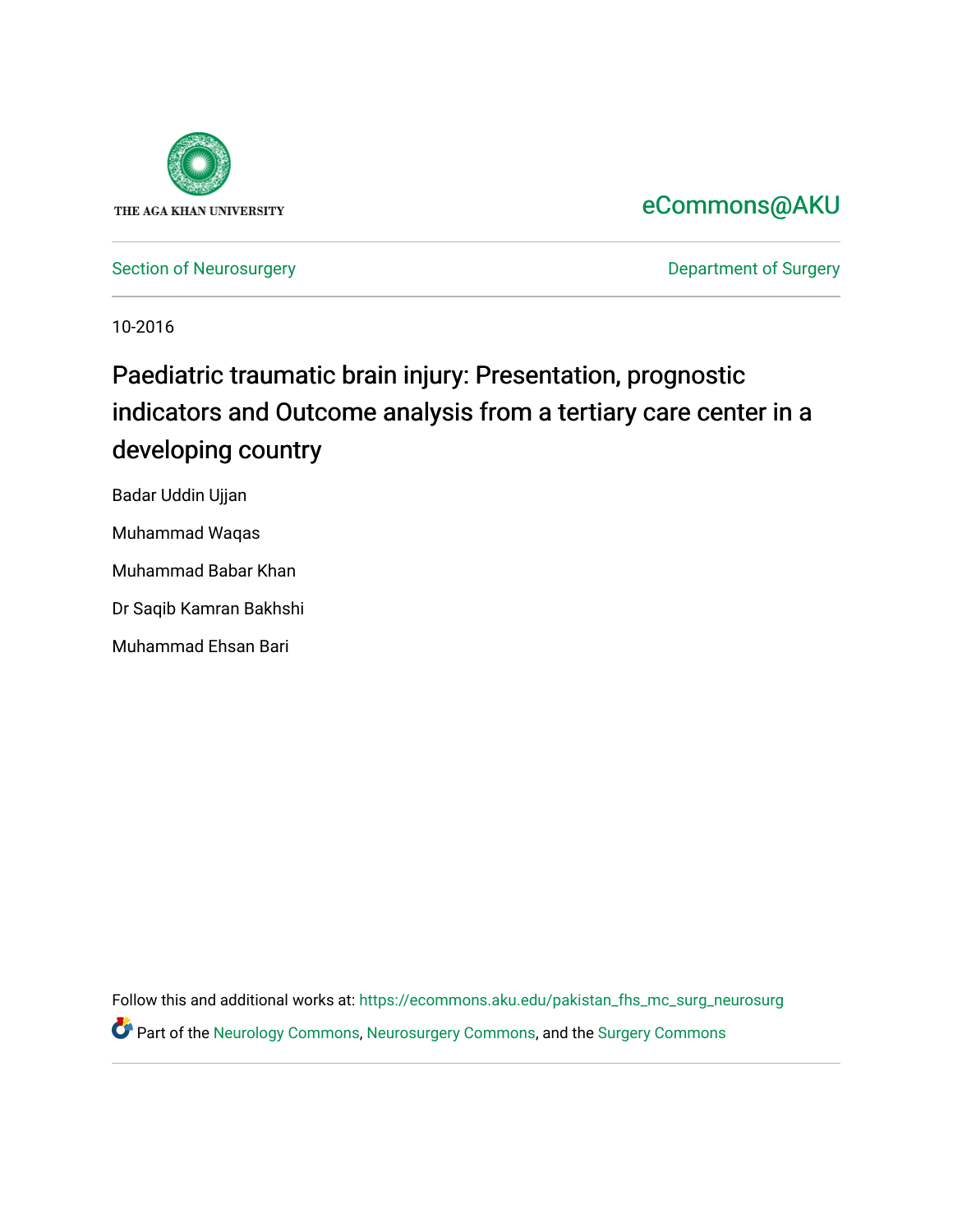## **NEUROSURGERY**

## **Paediatric traumatic brain injury: Presentation, prognostic indicators and Outcome analysis from a tertiary care center in a developing country**

Badar Ujjan, Muhammad Waqas, Muhammad Babar Khan, Saqib Kamran Bakhshi, Muhammad Ehsan Bari

## **Abstract**

Traumatic brain injury (TBI) is the leading cause of morbidity and mortality in children worldwide. This study was conducted to report the presentation, management, outcomes and prognostic indicators in a large series of patients from a tertiary care centre in a developing country. It is a review of prospectively collected data of paediatric patients with TBI admitted at our centre between July 2010 and December 2013. A total of 291 patients with a mean age of 7.2±5.0 years were dichotomised into survivors and non-survivors, and variables were compared between the two groups. The mean post-resuscitation Glasgow coma scale (GCS) score was 11.6±3.9, mean Marshall Score was 2.26±0.95 and the mean revised trauma score at presentation was 10.58±1.7. Younger age, lower GCS score after resuscitation, lower revised trauma score, absent cisterns on imaging, associated subarachnoid haemorrhage (SAH) and intraventricular haemorrhage (IVH) and a lower Marshall score were associated with higher mortality.

**Keywords:** Traumatic brain injury, Paediatrics, Prognostic factors, Outcomes, Developing country.

### **Introduction**

Traumatic brain injury (TBI) is the leading cause of morbidity and mortality around the world. 1,2 Variable incidence rates of TBI have been reported in literature, but the peak incidence has consistently been reported in children and young adults. <sup>3</sup> Moreover, 75-97% of traumarelated mortality occurs in the paediatric age group. <sup>4</sup> TBI is also associated with significant long-term sequelae, including delayed development milestones, as well as emotional, cognitive and social dysfunction. <sup>5</sup> Thus, paediatric TBI represents a significant public health concern.

Paediatric TBI has been well-documented in literature

Department of Surgery, Section of Neurosurgery, Aga Khan University Hospital, Karachi, Pakistan.

**Correspondence:** MuhammadEhsan Bari.Email:ehsan.bari@aku.edu

from the developed countries. <sup>2</sup> However, there are significant differences in the management protocols and procedures between the developed and the developing countries due to a dearth of human and material resources in the later which lead to a lack of satisfactory injury preventive programmes, emergency transport to hospitals, hospital care and rehabilitation therapies.

Despite the importance of TBI and expected salient differences in patient admission and discharge characteristics between the developed and the developing countries, very few reports are available from the developing countries on this subject. The current study was planned to report the presenting characteristics, management details, outcomes and complications in a large series of patients from a tertiary care centre in a developing country. Further, we present our analysis of prognostic indicators in paediatric TBI as the first report of its kind from our region.

#### **Methods and Results**

This study was conducted at Aga Khan University Hospital (AKUH), Karachi, and of prospectively collected data of all paediatric patients with a TBI admitted between July 2010 and December 2013. Informed consent was taken from the parents or guardians of all patients. Data was collected on a questionnaire covering patient demographics, mechanism of injury, pre-hospital care, neurological and radiological findings on admission, hospital course and outcome.

Most of the children with TBI in our setting were brought to our Emergency Room (ER) by friends or relatives, and were not initially managed and stabilised at the site of injury by paramedics. On presentation at ER, patients were managed according to the current paediatric Advanced Trauma Life Support (ATLS) guidelines. 6 Following resuscitation and hemodynamic stabilisation, a complete neurological examination was performed, and a computed tomography (CT) scan was performedwhen required. Some patients also received mannitol/ hypertonic saline to lower intracranial pressure, along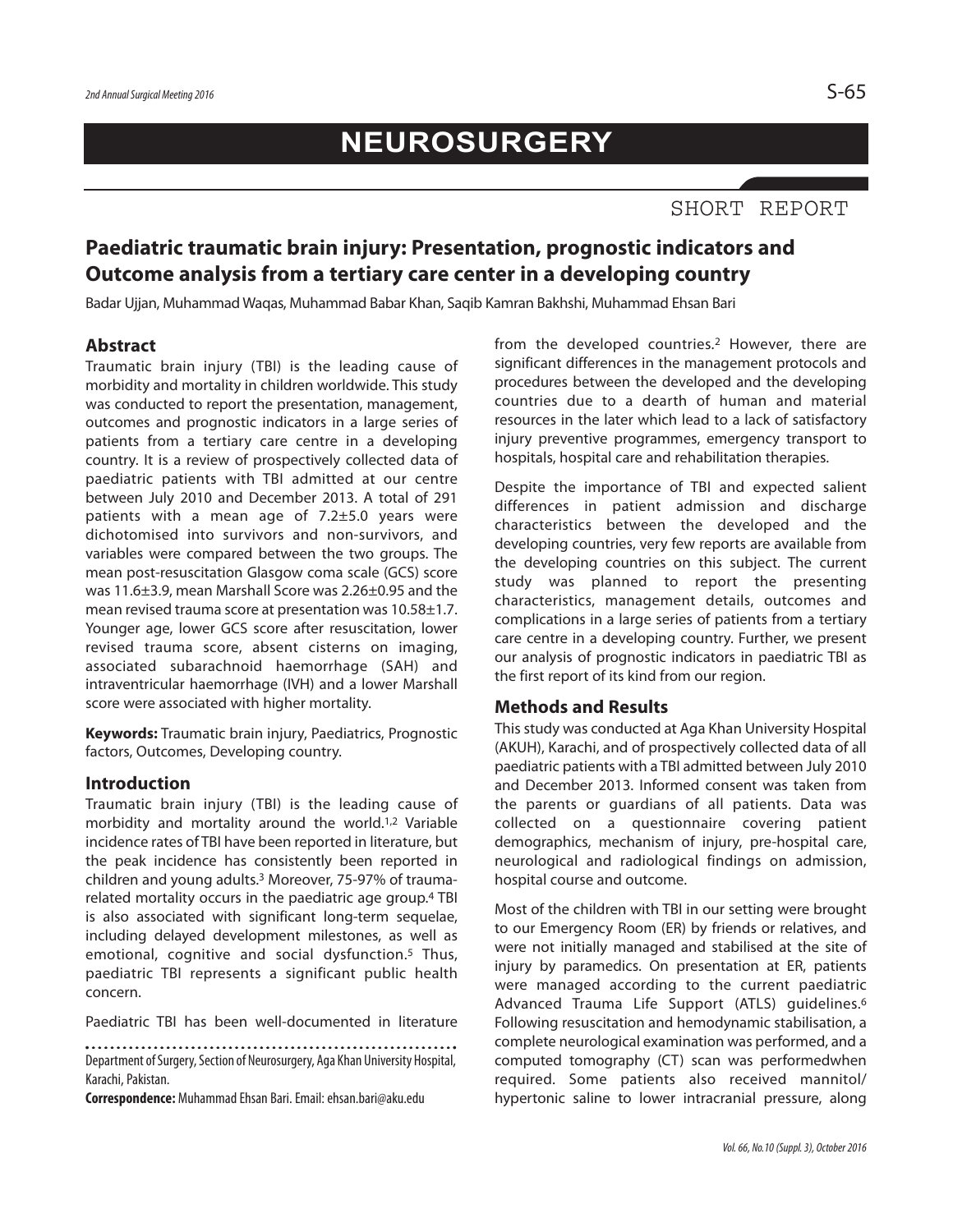| <b>Factors</b>                 | Non-Survivors-GOS $=$ 1 | Survivors-GOS = $2-5$    | P value    |
|--------------------------------|-------------------------|--------------------------|------------|
|                                | $(n = 13)$              | $(n = 262)$              |            |
| Mean Age                       | $3.68 \pm 3.7$ years    | 7.12 $\pm$ 5.0 years     | $0.015*$   |
| Gender                         | $Male = 8$              | $Male = 192$             | 0.353      |
|                                | Female $= 5$            | Female $= 70$            |            |
| Incident to Arrival Delay      | 14.14 $\pm$ 20.58 hours | 11.29 $\pm$ 33.1 hours   | 0.769      |
| Post resuscitation GCS         | $6.08 \pm 3.59$         | $11.82 \pm 3.7$          | $< 0.001*$ |
| <b>Revised Trauma Score</b>    | $8.33 \pm 1.5$          | $10.66 \pm 1.7$          | $< 0.001*$ |
| Mechanism of Injury            | $Fall = 10$             | $Fall = 115$             | 0.473      |
|                                | $RTA = 1$               | $RTA = 94$               |            |
|                                | $TV$ Trolley $= 1$      | $TV$ Trolley = 12        |            |
|                                | Firearm $= 0$           | Firearm $= 10$           |            |
|                                |                         | Other = $19$             |            |
| Surgical Intervention          | $Yes = 5$               | $Yes = 103$              | 0.951      |
|                                | $No = 8$                | $No = 159$               |            |
| Length of Stay                 | $5.23 \pm 10.1$ days    | $6.83 \pm 7.0$ days      | 0.431      |
| Cisterns                       | Compressed = $2(15.3%)$ | Compressed = $32(12.2%)$ | $< 0.001*$ |
|                                | Absent = $4(30.7%)$     | Absent = $8(3.05%)$      |            |
| Midline Shift $> 5$ mm         | 4(30.7%)                | 32 (12.2%)               | 0.136      |
| Epidural haemorrhage           | 6(46.1%)                | 147 (56.1%)              | 0.776      |
| Subarachnoid haemorrhage $\pm$ | $9(69.2\%)$             | 64 (24.4%)               | $< 0.001*$ |
| Intraventricular haemorrhage   |                         |                          |            |
| <b>Marshall Score</b>          | $2.9 \pm 0.99$          | $2.2 \pm 0.95$           | $0.017*$   |

TBI: Traumatic brain injury

GOS: Glasgow outcome score

GCS: Glasgow coma scale.

**Table-2:** Summary of surgical interventions and outcomes of paediatric TBI patients.

| <b>Intervention/Outcomes</b>          | Number (n) | Percentage (%) |
|---------------------------------------|------------|----------------|
|                                       |            |                |
| Craniotomy for hematoma               | 56         | 19.24          |
| <b>Decompressive Craniectomy</b>      | 17         | 5.84           |
| Elevation of depressed skull fracture | 10         | 3.43           |
| Suturing and debridement              | 8          | 2.75           |
| <b>Others</b>                         | 21         | 7.22           |
| <b>Mortality</b>                      | 13         | 4.5            |
| Vegetative state                      | 3          | 1.03           |
| <b>Excellent Recovery</b>             | 224        | 76.98          |

TBI: Traumatic brain injury.

with prophylactic anticonvulsants. We used the Marshall Score for assessment of severity of head injury and postresuscitation Glasgow coma scale (GCS) score was used to stratify the severity of TBI into five categories: minimal (GCS: 15), mild (GCS: 14), moderate (GCS: 9-13), severe (GCS: 5-8) or critical (GCS: 3-4). Depending on the assessment, patients were either managed conservatively or taken for surgical intervention. Functional outcome assessment was done in terms of the Glasgow outcome scale (GOS) at the last follow-up visit to neurosurgery clinics. A GOS of 4-5 was regarded as favourable while a score of 3 or less was considered unfavourable.

The data was analysed using SPSS 20. Variables were compared between the groups using student's t-test for continuous variables and chi-square test for categorical variables. P< 0.05 was taken as significant.

There were 291 patients with a mean age of 7.2±5.0 years; 210 (72.2%) male and 81 (27.8%) female. TBI causes were noted in each case (Table-1).

Mean post-resuscitation GCS was 11.6±3.9, mean Marshall Score was 2.26  $\pm$  0.95 and mean revised trauma score at presentation was 10.58±1.7. Overall, 120(41%) patients had minimal head injury, 21(7%)had mild, 76(26%) had moderate, 57(20%) had severe and 17(6%) had critical head injury. The initial CT scan findings revealed epidural hematoma in 162(55.7%) patients, intraventricular haemorrhage (IVH) with or without subarachnoid haemorrhage (SAH) in 76 (26.1%), midline shift >5mm in 37(12.7%), effacement of cisterns in 35(12%) and absent cisterns in 12(4.1%) patients. The mean duration of hospital admission was 6.5±7.05 days which included a mean intensive care unit (ICU) stay of 1.38±3 days. Patient's age, post-resuscitation GCS score, revised trauma score, compressed or absent cisterns, combination of SAH and IVH and Marshall Score were significantly associated with mortality ( $p$ <0.05).